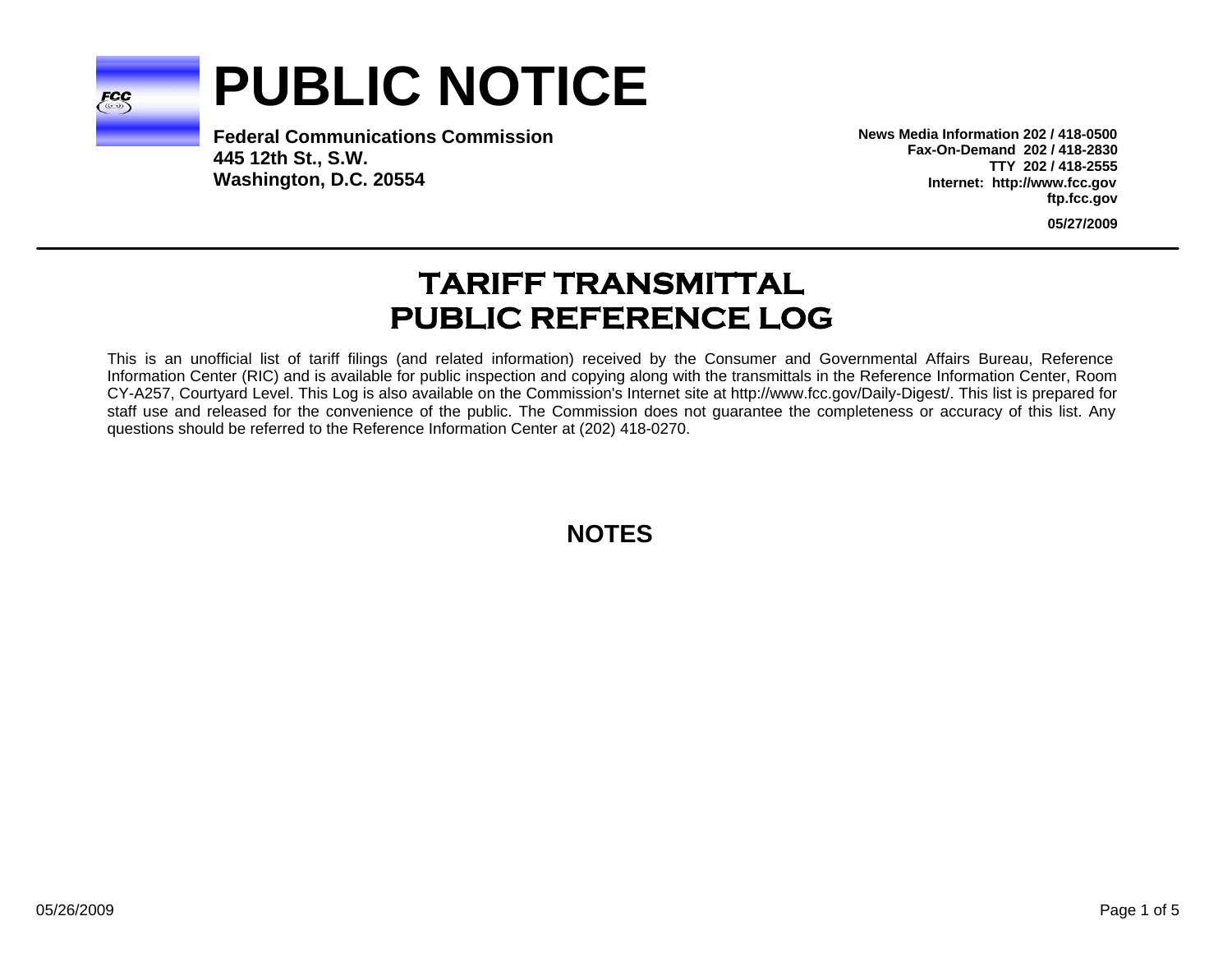#### **Dominant**

| ISSUED        | CARRIER                                                                                                                                                                                      | FILING # TRANS # FCC # |     |                | EFF DATE # DISKS # CDS # PAGES NTC $61.38$ 61.49 PUS PET DUE S. P. # |    |                |                |     |                |  |
|---------------|----------------------------------------------------------------------------------------------------------------------------------------------------------------------------------------------|------------------------|-----|----------------|----------------------------------------------------------------------|----|----------------|----------------|-----|----------------|--|
|               | 05/20/2009 JOHN STAURULAKIS, INC.                                                                                                                                                            |                        | 145 | $\overline{1}$ | 06/04/2009                                                           | 15 | $\overline{0}$ | $\overline{0}$ |     | ENG 05/27/2009 |  |
|               | <b>SYNOPSIS</b><br>Farmers (SC) introduces rates for Synchronous OPtical Channel Service and Ethernet Transport Service. Additional regulations<br>established for ETS Meet Point Interface. |                        |     |                |                                                                      |    |                |                |     |                |  |
| <b>ISSUED</b> |                                                                                                                                                                                              |                        |     |                | EFF DATE # DISKS # CDS # PAGES NTC $61.38$ 61.49 PUS PET DUE S. P. # |    |                |                |     |                |  |
|               | CARRIER                                                                                                                                                                                      | FILING # TRANS # FCC # |     |                |                                                                      |    |                |                |     |                |  |
|               | 05/20/2009 WINDSTREAM TELEPHONE SYSTEM<br><b>SYNOPSIS</b>                                                                                                                                    |                        | 27  | N/A            |                                                                      |    | $\mathbf{0}$   | $\Omega$       | JWL |                |  |

| <b>ISSUED CARRIER</b> | FILING # TRANS # FCC # |                | EFF DATE # DISKS # CDS # PAGES NTC $61.38$ 61.49 PUS PET DUE S. P. # |  |  |     |  |
|-----------------------|------------------------|----------------|----------------------------------------------------------------------|--|--|-----|--|
| 04/30/2009 AT&T       |                        | 2 $12134$ $29$ | 05/01/2009 0 1 0 0 0 0                                               |  |  | RLS |  |
| <b>SYNOPSIS</b>       |                        |                |                                                                      |  |  |     |  |

| ISSUED CARRIER  | FILING # TRANS # FCC # |              |            | EFF DATE # DISKS # CDS # PAGES NTC $61.38$ 61.49 PUS PET DUE S. P. # |                                     |            |  |
|-----------------|------------------------|--------------|------------|----------------------------------------------------------------------|-------------------------------------|------------|--|
| 04/30/2009 AT&T |                        | $12133 - 29$ | 05/01/2009 |                                                                      | $\begin{matrix} 0 & 0 \end{matrix}$ | <b>RLS</b> |  |
| <b>SYNOPSIS</b> |                        |              |            |                                                                      |                                     |            |  |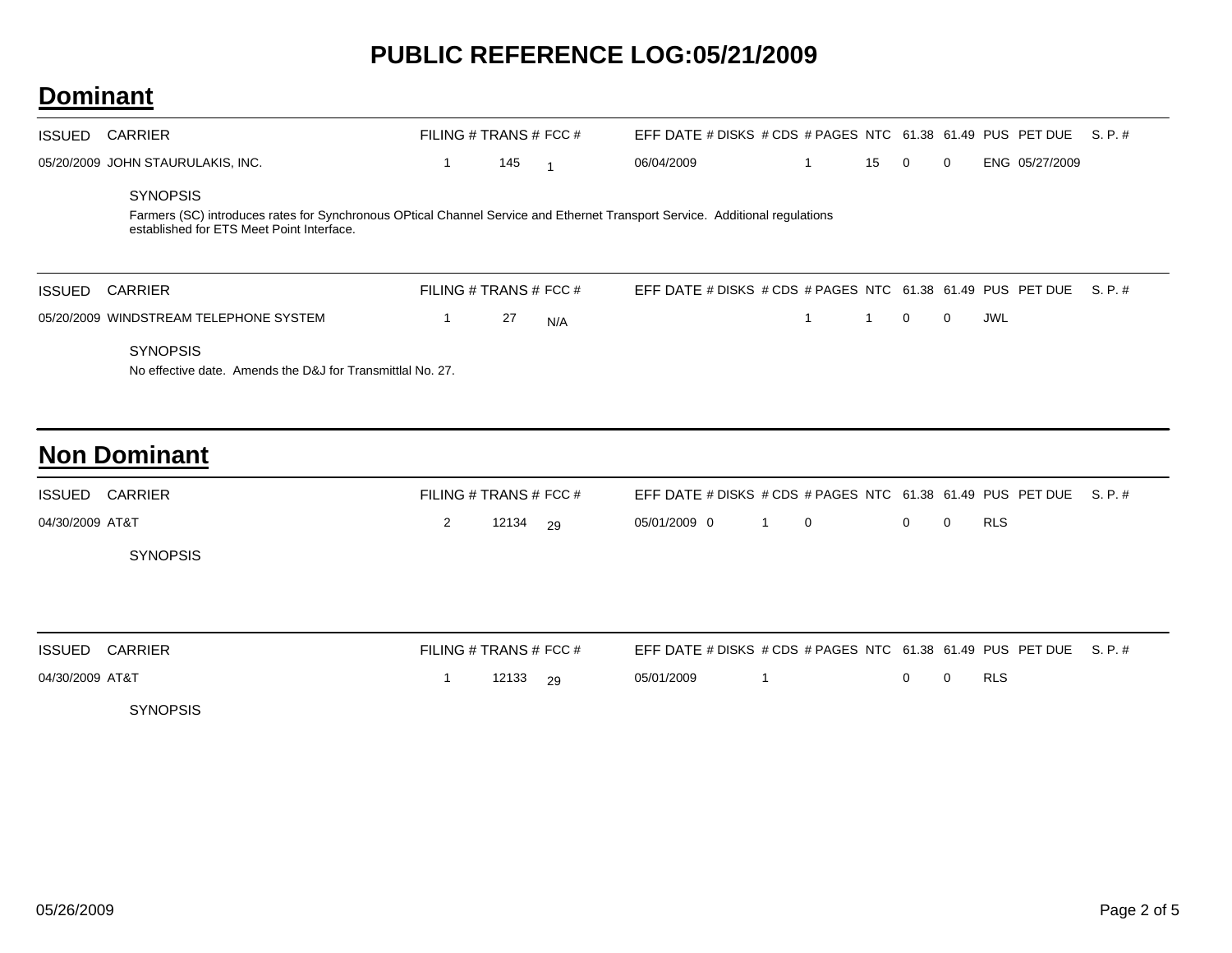|                  | <b>ISSUED CARRIER</b>           |                | FILING # TRANS # FCC # |                         |              | EFF DATE # DISKS # CDS # PAGES NTC 61.38 61.49 PUS PET DUE S. P. # |              |             |            |         |
|------------------|---------------------------------|----------------|------------------------|-------------------------|--------------|--------------------------------------------------------------------|--------------|-------------|------------|---------|
| 05/01/2009 AT&T  |                                 | $\mathbf{1}$   | 12135                  | 29                      | 05/02/2009   | $\overline{1}$                                                     | 0            | 0           | <b>RLS</b> |         |
|                  | <b>SYNOPSIS</b>                 |                |                        |                         |              |                                                                    |              |             |            |         |
|                  |                                 |                |                        |                         |              |                                                                    |              |             |            |         |
| <b>ISSUED</b>    | <b>CARRIER</b>                  |                | FILING # TRANS # FCC # |                         |              | EFF DATE # DISKS # CDS # PAGES NTC 61.38 61.49 PUS PET DUE         |              |             |            | S. P. # |
|                  | 04/29/2009 BELLSOUTH L.D., INC. | $\mathbf{1}$   | 64                     | $\overline{\mathbf{3}}$ | 05/01/2009   | $\overline{1}$                                                     | $\mathbf{0}$ | $\Omega$    | LJB        |         |
|                  | <b>SYNOPSIS</b>                 |                |                        |                         |              |                                                                    |              |             |            |         |
| <b>ISSUED</b>    | <b>CARRIER</b>                  |                | FILING # TRANS # FCC # |                         |              | EFF DATE # DISKS # CDS # PAGES NTC 61.38 61.49 PUS PET DUE         |              |             |            | S. P. # |
| 05/12/2009 CIMCO |                                 | $\overline{1}$ |                        | 6                       | 05/13/2009 1 |                                                                    | $\mathbf{0}$ | $\mathbf 0$ | LJB        |         |
|                  | <b>SYNOPSIS</b>                 |                |                        |                         |              |                                                                    |              |             |            |         |
|                  |                                 |                |                        |                         |              |                                                                    |              |             |            |         |
|                  | ISSUED CARRIER                  |                | FILING # TRANS # FCC # |                         |              | EFF DATE # DISKS # CDS # PAGES NTC 61.38 61.49 PUS PET DUE S. P. # |              |             |            |         |
|                  | 05/05/2009 CONSORTIA CONSULTING | 1              |                        | $\overline{2}$          | 05/06/2009   | $\overline{1}$                                                     | $\mathbf{0}$ | 0           | LJB        |         |
|                  | <b>SYNOPSIS</b>                 |                |                        |                         |              |                                                                    |              |             |            |         |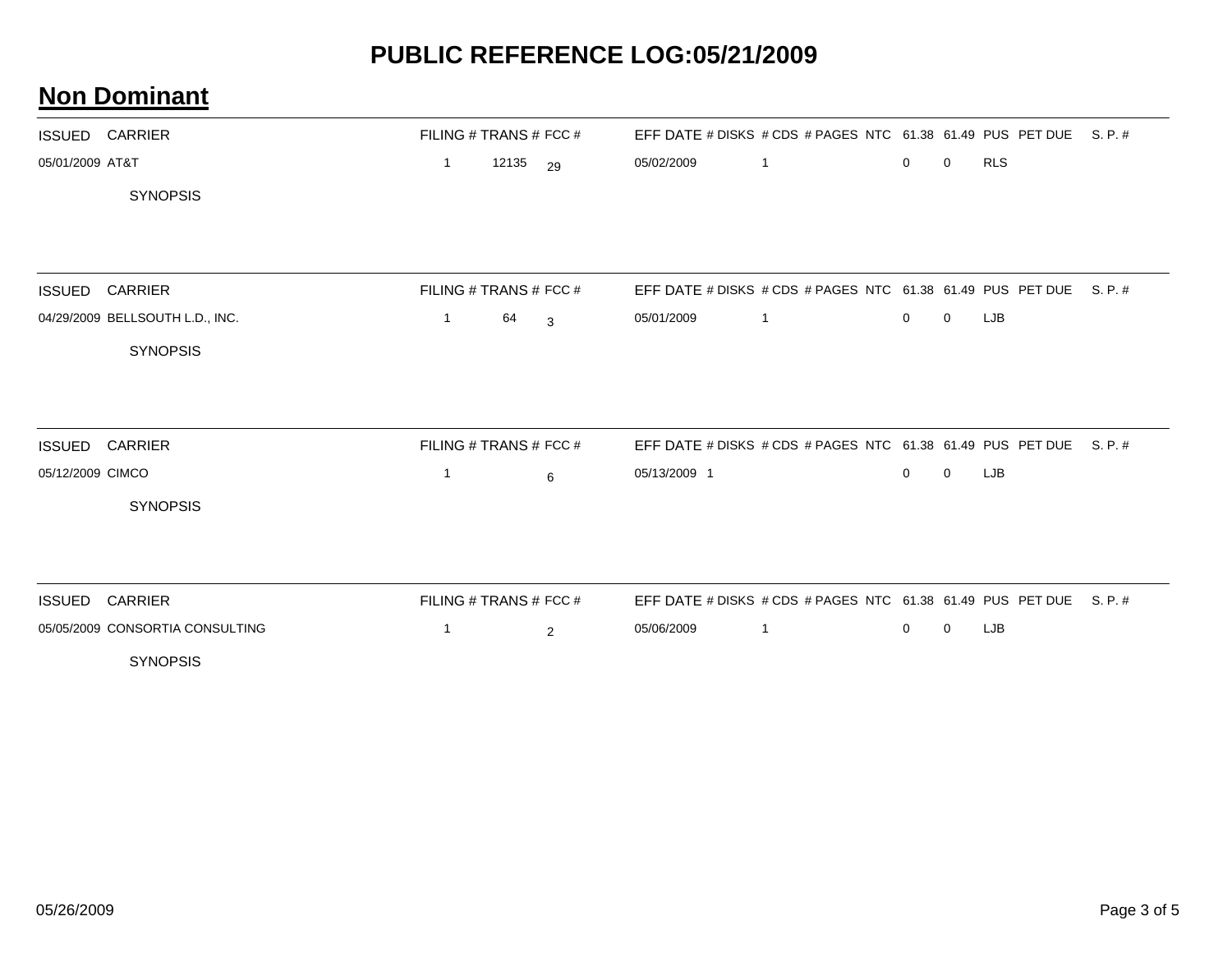| <b>ISSUED</b> | CARRIER                                    | FILING # TRANS # FCC # |    |                | EFF DATE # DISKS # CDS # PAGES NTC 61.38 61.49 PUS PET DUE |             |             |     | S. P. # |
|---------------|--------------------------------------------|------------------------|----|----------------|------------------------------------------------------------|-------------|-------------|-----|---------|
|               | 05/20/2009 NUVOX COMMUNICATIONS, INC.      | $\mathbf{1}$           | 18 | $\overline{3}$ | 05/21/2009 2                                               | $\mathbf 0$ | 0           | LJB |         |
|               | <b>SYNOPSIS</b>                            |                        |    |                |                                                            |             |             |     |         |
|               |                                            |                        |    |                |                                                            |             |             |     |         |
|               |                                            |                        |    |                |                                                            |             |             |     |         |
| <b>ISSUED</b> | <b>CARRIER</b>                             | FILING # TRANS # FCC # |    |                | EFF DATE # DISKS # CDS # PAGES NTC 61.38 61.49 PUS PET DUE |             |             |     | S. P. # |
|               | 05/07/2009 PRTCOMMUNICATIONS, LLC          | $\mathbf{1}$           | 4  | 3              | 05/08/2009 1                                               | $\mathbf 0$ | $\mathbf 0$ | LJB |         |
|               | <b>SYNOPSIS</b>                            |                        |    |                |                                                            |             |             |     |         |
|               |                                            |                        |    |                |                                                            |             |             |     |         |
|               |                                            |                        |    |                |                                                            |             |             |     |         |
| <b>ISSUED</b> | <b>CARRIER</b>                             | FILING # TRANS # FCC # |    |                | EFF DATE # DISKS # CDS # PAGES NTC 61.38 61.49 PUS PET DUE |             |             |     | S. P. # |
|               | 05/15/2009 TELCENTRIS COMMUNICATIONS, LLC. | $\mathbf{1}$           |    | $\overline{1}$ | 05/16/2009<br>$\mathbf{1}$                                 | $\mathbf 0$ | $\mathbf 0$ | LJB |         |
|               | <b>SYNOPSIS</b>                            |                        |    |                |                                                            |             |             |     |         |
|               |                                            |                        |    |                |                                                            |             |             |     |         |
|               |                                            |                        |    |                |                                                            |             |             |     |         |
| <b>ISSUED</b> | <b>CARRIER</b>                             | FILING # TRANS # FCC # |    |                | EFF DATE # DISKS # CDS # PAGES NTC 61.38 61.49 PUS PET DUE |             |             |     | S. P. # |
|               | 01/29/2009 TELCOVE, INC.                   | $\mathbf{1}$           |    | 2              | 01/30/2009 1                                               | 0           | 0           | LJB |         |
|               | <b>SYNOPSIS</b>                            |                        |    |                |                                                            |             |             |     |         |